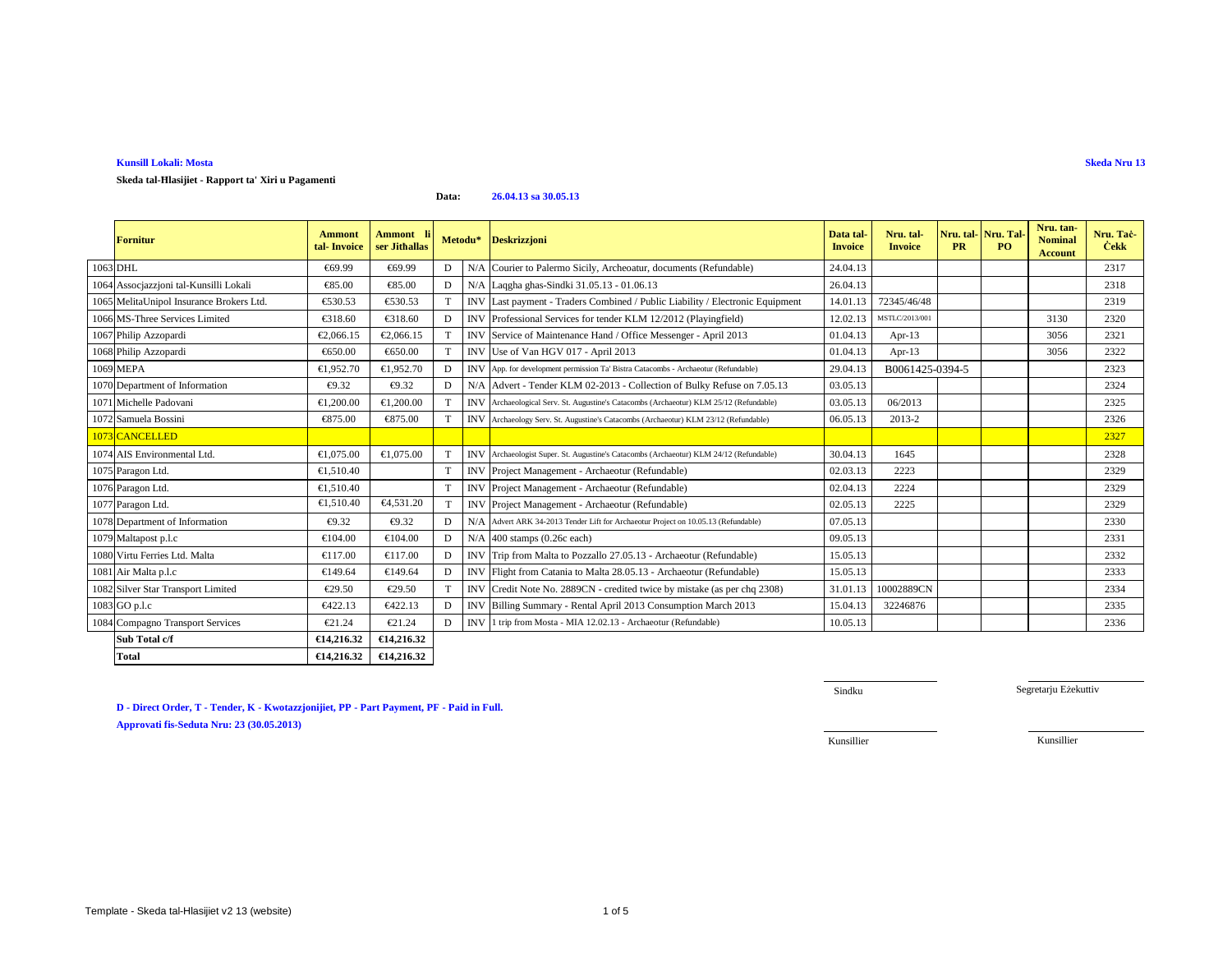### **Kunsill Lokali: Mosta**

### **Skeda tal-Ħlasijiet - Rapport ta' Xiri u Pagamenti**

#### **Data:26.04.13 sa 30.05.13**

| <b>Fornitur</b>                     | <b>Ammont</b> tal-<br><b>Invoice</b> | Ammont li<br>ser Jithallas |   | Metodu*    | Deskrizzjoni                                                                    | Data tal-<br><b>Invoice</b> | Nru. tal-<br><b>Invoice</b> | Nru. tal-<br><b>PR</b> | Nru. Tal<br><b>PO</b> | Nru. tan-<br><b>Nominal</b><br><b>Account</b> | Nru. Taċ<br><b>Cekk</b> |
|-------------------------------------|--------------------------------------|----------------------------|---|------------|---------------------------------------------------------------------------------|-----------------------------|-----------------------------|------------------------|-----------------------|-----------------------------------------------|-------------------------|
| 1085 PhilipAzzopardi                | €30.65                               | €30.65                     | D |            | N/A Drinks for Bird Show Activity                                               | 16.05.13                    | 326372                      |                        |                       |                                               | 2337                    |
| 1086 Dr. Shirley Farrugia           | €269.10                              | €269.10                    | D | N/A        | Travel Allowance re: Archaeotur Project Inauguration in Ragusa (Refundable)     | 16.05.13                    |                             |                        |                       |                                               | 2338                    |
| 1087 John J. Camilleri              | €269.10                              | €269.10                    | D |            | N/A Travel Allowance re: Archaeotur Project Inauguration in Ragusa (Refundable) | 16.05.13                    |                             |                        |                       |                                               | 2339                    |
| 1088 Dr. George Cassar              | €269.10                              | €269.10                    | D |            | N/A Travel Allowance re: Archaeotur Project Inauguration in Ragusa (Refundable) | 16.05.13                    |                             |                        |                       |                                               | 2340                    |
| 1089 JMV Vassallo Vibro Steel Ltd.  | €442.50                              | €442.50                    | D |            | INV 3 Gutta Geotextile White - 400g - Archaeotur (Refundable)                   | 14.05.13                    | 606                         |                        |                       |                                               | 2341                    |
| 1090 GO p.l.c                       | €15.72                               | €15.72                     | D | <b>INV</b> | 79416841 - Rental May 2013 Consumpton Apr 2013                                  | 13.05.13                    | 32645632                    |                        |                       | 2161                                          | 2342                    |
| 1091 GO p.l.c                       | €72.34                               | €72.34                     | D | IN         | 99990002 - Rental May 2013 Consumpton Apr 2013                                  | 13.05.13                    | 32629891                    |                        |                       | 2161                                          | 2343                    |
| 1092 Peter Paul Mifsud              | €140.00                              | €140.00                    | D | N/A        | Repair of danages in Triq id-dawr (back to back settlemet) (Refundable)         | 12.05.13                    |                             |                        |                       |                                               | 2344                    |
| 1093 Staff 1                        | €1,117.25                            | €1,117.25                  | D | N/A        | Honoraria for May 2013                                                          | 23.05.13                    |                             |                        |                       |                                               | 2345                    |
| 1094 Staff 2                        | €1,888.98                            | €1,888.98                  | D | N/A        | Salary for May 2013                                                             | 23.05.13                    |                             |                        |                       |                                               | 2346                    |
| 1095 Staff 3                        | €1,217.49                            | €1,217.49                  | D | N/A        | Salary for May 2013                                                             | 23.05.13                    |                             |                        |                       |                                               | 2347                    |
| 1096 Staff 4                        | €1,248.49                            | €1,248.49                  | D | N/A        | Salary for May 2013                                                             | 23.05.13                    |                             |                        |                       |                                               | 2348                    |
| 1097 Staff 5                        | €1,231.76                            | €1,231.76                  | D | N/A        | Salary for May 2013                                                             | 23.05.13                    |                             |                        |                       |                                               | 2349                    |
| 1098 Staff 6                        | €1.180.76                            | €1.180.76                  | D | N/A        | Salary for May 2013                                                             | 23.05.13                    |                             |                        |                       |                                               | 2350                    |
| 1099 Staff 7                        | €1,126.15                            | €1,126.15                  | D | N/A        | Salary for May 2013                                                             | 23.05.13                    |                             |                        |                       |                                               | 2351                    |
| 1100 Commissioner of Inland Revenue | €2,342.60                            | €2,342.60                  | D |            | N/A NI and FSS for May 2013                                                     | 23.05.13                    |                             |                        |                       |                                               | 2352                    |
| 1101 DP Road Construction           | €38,814.93                           | €38,814.93                 |   |            | INV Resurfacing of Triq E.B. Vella 40% of $\in$ 97,037.33 Part Payment)         | 07.05.13                    | 10                          |                        |                       | 7521                                          | 2353                    |
|                                     |                                      |                            |   |            |                                                                                 |                             |                             |                        |                       |                                               |                         |
| 1102 Adam Bugeja                    | €24,856.94                           | €24,856.94                 | T | IN         | Pavement Woks                                                                   | 20.05.13                    | Bill No. 2                  |                        |                       |                                               | 2354                    |
| 1103 Bad Boy Cleaning Services Ltd. | €23.60                               |                            | D | <b>INV</b> | Hi-Up Service for Window Cleaning on the 04.03.13                               | 05.03.13                    | 55131                       |                        |                       | 3055                                          | 2355                    |
| 1104 Bad Boy Cleaning Services Ltd. | €59.00                               | €82.60                     | D | <b>INV</b> | Window Cleaning on $04.03.13 +$ Extra Cleaning Inside                           | 05.03.13                    | 55132                       |                        |                       | 3055                                          | 2355                    |
| 1105 Calleja Limited                | €88.97                               |                            | D |            | INV Mercury Vapour Lamp E40                                                     | 22.03.13                    | 236501                      |                        | 364/13                | 2210/002                                      | 2356                    |
| 1106 Calleja Limited                | €253.32                              |                            | D | <b>INV</b> | Various Works                                                                   | 22.03.13                    | 236512                      |                        | $366 - 7/13$          | 2210/002                                      | 2356                    |
| 1107 Calleja Limited                | €41.60                               | €383.89                    | D | <b>INV</b> | HPS & Metal Halde Choke                                                         | 22.03.13                    | 236502                      |                        | 366/13                | 2210/002                                      | 2356                    |
| Sub total c/f                       | €77,000.35                           | €77,000.35                 |   |            |                                                                                 |                             |                             |                        |                       |                                               |                         |
| Sub total b/f (page 1 of 5)         | €14,216.32                           | €14,216.32                 |   |            |                                                                                 |                             |                             |                        |                       |                                               |                         |

**D - Direct Order, T - Tender, K - Kwotazzjonijiet, PP - Part Payment, PF - Paid in Full.**

€91,216.67

**Approvati fis-Seduta Nru: 23 (30.05.2013)**

**Total €91,216.67 €91,216.67**

Segretarju Eżekuttiv

Kunsillier Kunsillier

and the state of the state of the state of the state of the state of the state of the state of the state of the state of the state of the state of the state of the state of the state of the state of the state of the state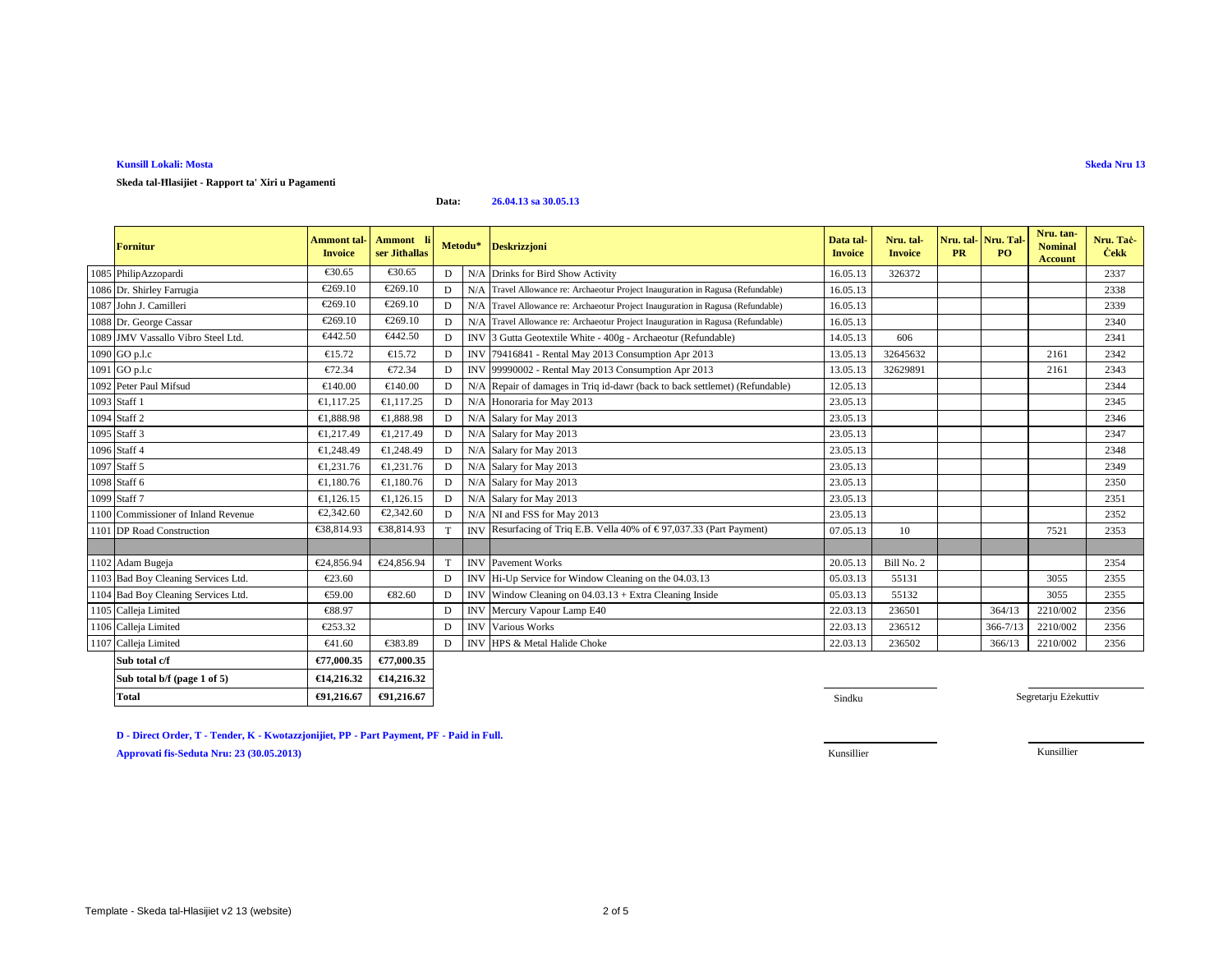### **Kunsill Lokali: MostaSkeda Nru 13**

**Skeda tal-Ħlasijiet - Rapport ta' Xiri u Pagamenti**

#### **Data:26.04.13 sa 30.05.13**

| <b>Fornitur</b>                                     | <b>Ammont</b> tal<br><b>Invoice</b> | Ammont li<br>ser Jithallas |                 | Metodu*    | <b>Deskrizzjoni</b>                                                         | Data tal-<br><b>Invoice</b> | Nru. tal-<br><b>Invoice</b> | <b>PR</b> | Nru. tal-Nru. Tal<br>PO. | Nru. tan-<br><b>Nominal</b><br><b>Account</b> | Nru. Tač<br><b>Cekk</b> |
|-----------------------------------------------------|-------------------------------------|----------------------------|-----------------|------------|-----------------------------------------------------------------------------|-----------------------------|-----------------------------|-----------|--------------------------|-----------------------------------------------|-------------------------|
| 1108 Charlie & Joseph Gauci                         | €5.570.72                           | €5,570.72                  |                 | <b>INV</b> | Street Sweeping Feb 2013                                                    | 28.02.13                    | 1086                        |           |                          | 3051                                          | 2357                    |
| 1109 Permanent Secretary, Ministry for Home Affairs | €100.00                             | €100.00                    | D               | <b>INV</b> | Advert - ARK 30-2013 on 13.03.13 Archaeotur                                 | 13.03.13                    |                             |           |                          |                                               | 2358                    |
| 1110 Perit Dmitry Angelov                           | €495.61                             | €495.61                    | D               | <b>INV</b> | Certification of Road Patching Woks (Ell's Urban Services Ltd.)             | 15.04.13                    | COPRP01.013                 |           |                          | 3130                                          | 2359                    |
| 1111 Environmental Landscapes Consortium Ltd.       | €3,380.83                           | €3,380.83                  |                 | <b>INV</b> | Cleaning and Maintenance of Rrk & Gardens - Feb 2013                        | 28.02.13                    | 9463                        |           |                          | 3061                                          | 2360                    |
| 1112 ELL's Urban Services Ltd.                      | €1,054.70                           |                            | T               | <b>INV</b> | Patchingin Triq in-Naqqax                                                   | 28.11.12                    | M14-01                      |           |                          | 2310/002                                      | 2361                    |
| 1113 ELL's Urban Services Ltd.                      | €70.80                              |                            | T               | <b>INV</b> | Patching inTriq L-Assemblea Nazzjonali                                      | 28.11.12                    | M14-02                      |           |                          | 2310/002                                      | 2361                    |
| 1114 ELL's Urban Services Ltd.                      | €907.70                             |                            | T               | <b>INV</b> | Patching in Triq 1-Ghollieg                                                 | 28.11.12                    | M14-03                      |           |                          | 2310/002                                      | 2361                    |
| 1115 ELL's Urban Services Ltd.                      | €998.00                             |                            | T               | <b>INV</b> | Patching in Triq il-Bennej                                                  | 28.11.12                    | M14-04                      |           |                          | 2310/002                                      | 2361                    |
| 1116 ELL's Urban Services Ltd.                      | €330.10                             |                            | T               | <b>INV</b> | Patching in Triq l-Inkurunazzjoni                                           | 28.11.12                    | M14-05                      |           |                          | 2310/002                                      | 2361                    |
| 1117 ELL's Urban Services Ltd.                      | €696.80                             |                            | T               | <b>INV</b> | Patching in Triq Gorg Mitrovich                                             | 28.11.12                    | M14-06                      |           |                          | 2310/002                                      | 2361                    |
| 1118 ELL's Urban Services Ltd.                      | €58.90                              | €4.117.00                  |                 | <b>INV</b> | Pathing in Triq Fortizza                                                    | 28.11.12                    | M14-07                      |           |                          | 2310/002                                      | 2361                    |
| 1119 Frankie Mifsud                                 | €831.25                             | €831.25                    | $^{\mathrm{T}}$ | <b>INV</b> | Maintenance & Ceaning for the Public Convenience Feb 2013                   | 28.02.13                    | 009                         |           |                          | 3053                                          | 2362                    |
| 1120 Galea Curmi Engineering Consultants            | €408.81                             | €40881                     | T               | <b>INV</b> | Contract Manager Fee February 2013                                          | 28.02.13                    | 2553                        |           |                          | 3010                                          | 2363                    |
| 1121 GO p.l.c                                       | €331.11                             |                            | K               | <b>INV</b> | ESS - Hardware Telephone System                                             | 18.02.13                    | 60751                       |           | 291/13                   | 7310                                          | 2364                    |
| 1122 GO p.l.c                                       | €2,275.71                           | €2,606.82                  | K               | <b>INV</b> | Installation of New TelephoneSystem (Quotation 06-2012)                     | 18.02.13                    | 60749                       |           | 283/12                   | 7310                                          | 2364                    |
| 1123 Koperattiva Tabelli u Sinjali                  | €394.58                             |                            | D               | <b>INV</b> | Various Traffic Signs                                                       | 16.01.13                    | 17416                       |           | 287/12                   | 3059                                          | 2365                    |
| 1124 Koperattiva Tabelli u Sinjali                  | €347.36                             | €741.94                    | D               | <b>INV</b> | <b>Various Road Markings</b>                                                | 25.01.13                    | 17517                       |           | 321/13                   | 2365                                          | 2365                    |
| 1125 Mark Mercieca                                  | €802.40                             | €802.40                    | D               | <b>INV</b> | 20 pole with sig plate                                                      | 13.02.13                    | 13-002                      |           | 380/13                   | 2310/003                                      | 2366                    |
| 1126 The Light Housekeepers                         | €1,085.60                           | €1,085.60                  | D               |            | INV Reinstallation of Lamp (next to Local Council & behind Subaru Showroom) | 28.01.13                    | SIN000005                   |           |                          | 3010                                          | 2367                    |
| 1127 Mario Mallia                                   | €788.54                             | €788.54                    | D               | <b>INV</b> | Yellow and Whiteroad marking                                                | 13.02.13                    | $30-03-04$                  |           | 338/13                   | 2365                                          | 2368                    |
| 1128 Mark Camilleri                                 | €354.00                             | €354.00                    | D               | <b>INV</b> | Change all fauly and damaged light fixtures/bulbs                           | 20.02.13                    | 460                         |           | 349/13                   | 2310/003                                      | 2369                    |
| 1129 Maurice E. Galea                               | €300.90                             | €300.90                    | D               |            | INV ProfessionalFee re: Tender KLM 11-2012 (Adjudication Report)            | 17.04.13                    |                             |           |                          | 3130                                          | 2370                    |
| Sub total c/f                                       | €21,584.42                          | €21,584.42                 |                 |            |                                                                             |                             |                             |           |                          |                                               |                         |
| Sub total b/f (page 2 of 5)                         | €91.216.67                          | €91.216.67                 |                 |            |                                                                             |                             |                             |           |                          |                                               |                         |
| <b>Total</b>                                        | €112,801.09                         | €112,801.09                |                 |            |                                                                             | Sindku                      |                             |           |                          | Segretarju Eżekuttiv                          |                         |

**D - Direct Order, T - Tender, K - Kwotazzjonijiet, PP - Part Payment, PF - Paid in Full.Approvati fis-Seduta Nru: 23 (30.05.2013)**Kunsillier Kunsillier

Template - Skeda tal-Hlasijiet v2 13 (website)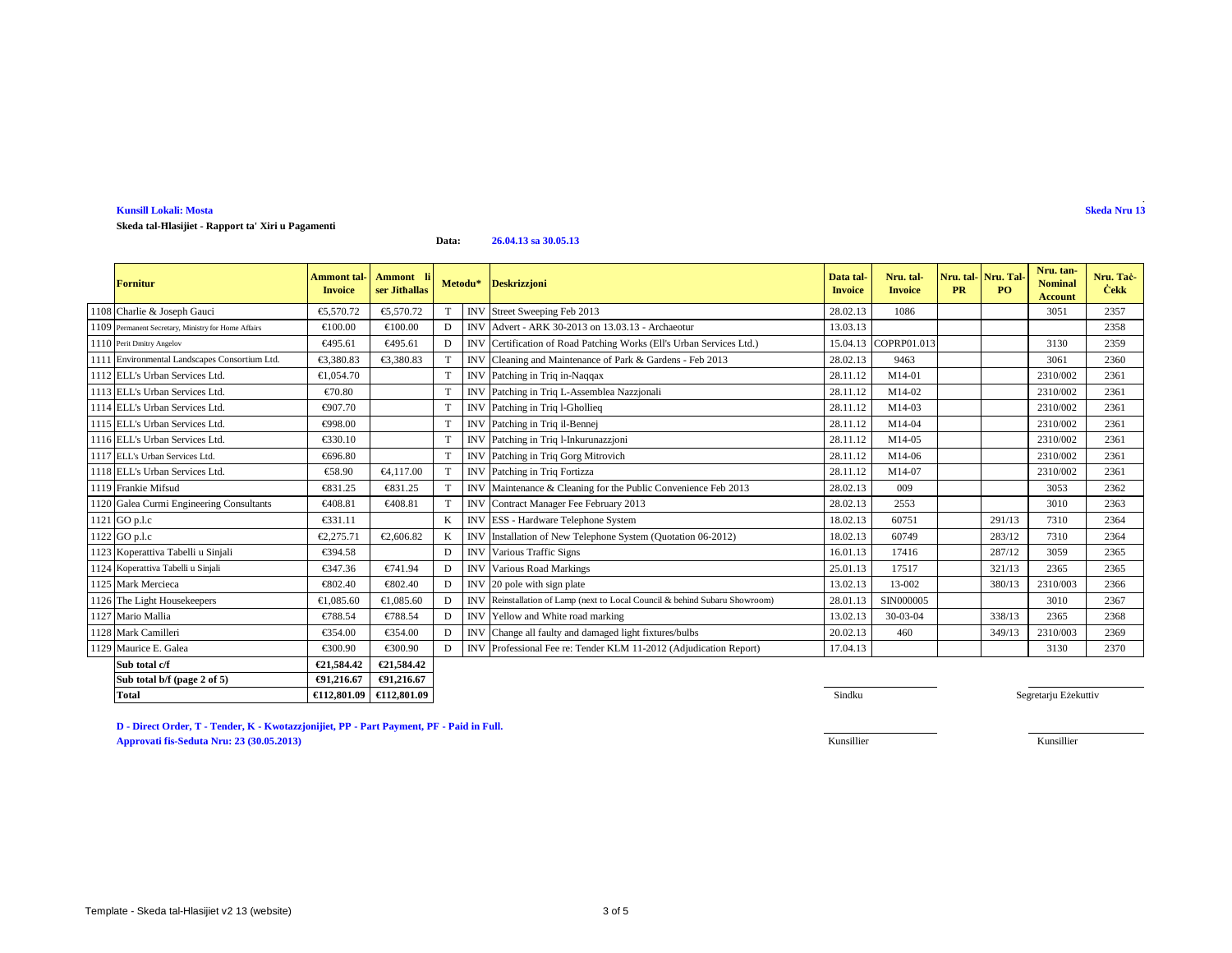### **Kunsill Lokali: Mosta**

**Skeda tal-Ħlasijiet - Rapport ta' Xiri u Pagamenti**

**Data:26.04.13 sa 30.05.13**

|          | <b>Fornitur</b>                           | <b>Ammont</b> tal-<br><b>Invoice</b> | Ammont li<br>ser Jithallas |   | Metodu*    | <b>Deskrizzjoni</b>                                                        | Data tal-<br><b>Invoice</b> | Nru. tal-<br><b>Invoice</b> | <b>PR</b> | Nru. tal   Nru. Tal<br>PO. | Nru. tan-<br><b>Nominal</b><br><b>Account</b> | Nru. Tač<br><b>Cekk</b> |
|----------|-------------------------------------------|--------------------------------------|----------------------------|---|------------|----------------------------------------------------------------------------|-----------------------------|-----------------------------|-----------|----------------------------|-----------------------------------------------|-------------------------|
|          | 1130 The Director General, Works Division | €36.58                               | €36.8                      | D | <b>INV</b> | Maintenance & Repairs of A/C's for 2010 at Mosta Local Council (reception) | 22.03.13                    | 13/0085 AC                  |           |                            | 2375                                          | 2371                    |
|          | 1131 Malta Information Technology Agency  | €64.58                               | €64.58                     | D | <b>INV</b> | E-mail accounts Jan - Mar 2013                                             | 25.04.13                    | SIN027970                   |           |                            | 3110                                          | 2372                    |
|          | 1132 Noel Fabri                           | €77.68                               | €77.68                     | D | <b>INV</b> | Service of LibrarianJanuary 2013                                           | 25.02.13                    |                             |           |                            | 2995                                          | 2373                    |
|          | 1133 Northern Cleaning Group Ltd.         | €12,253.69                           | €12,253. $\theta$          | T |            | INV Waste Collection Feb 2013                                              | 28.02.13                    | MST 2/13                    |           |                            | 3041                                          | 2374                    |
|          | 1134 Ronald Bezzina                       | €1,084.93                            |                            | T | <b>INV</b> | Bulky Refuse Jan 2013                                                      | 29.01.13                    | 44                          |           |                            | 3042                                          | 2375                    |
|          | 1135 Ronald Bezzina                       | €993.05                              | €2,077.98                  | T | <b>INV</b> | Bulky RefuseFeb 2013                                                       | 28.02.13                    | 45                          |           |                            | 3042                                          | 2375                    |
|          | 1136 Rite Decor Ltd.                      | €480.00                              | €480.00                    | D | IN         | Supply of 8 Yads Concrete                                                  | 28.03.13                    | 934                         |           | 353/13                     | 2310/003                                      | 2376                    |
|          | 1137 R&G Hardware Stores                  | €118.21                              |                            | D | <b>INV</b> | Various Maintenance                                                        | 01.02.13                    | 30689                       |           | 333/13                     | 2210/002                                      | 2377                    |
|          | 1138 R&G Hardware Stores                  | €88.30                               |                            | D | <b>INV</b> | Various Maintenance                                                        | 06.02.13                    | 30690                       |           | 340/13                     | 2210/002                                      | 2377                    |
|          | 1139 R&G Hardware Stores                  | €87.55                               | €294.06                    | D | IN         | Various Maitenance                                                         | 18.02.13                    | 30691                       |           | 356/13                     | 2210/002                                      | 2377                    |
|          | 1140 RGS Supplies Ltd.                    | €73.75                               | €73.75                     | D | <b>INV</b> | 5 boxes A4 papr                                                            | 01.04.13                    | 271504                      |           | 372/13                     | 2620                                          | 2378                    |
|          | 1141 Silver Star Transport Limited        | €188.80                              |                            | T | <b>INV</b> | Transport Day Centre Dec 2012                                              | 31.12.12                    | 10002846                    |           |                            | 3364                                          | 2379                    |
|          | 1142 Silver Star Transport Limited        | €233.64                              |                            | T | <b>INV</b> | Transport Day Centre Jan 2013                                              | 31.01.13                    | 10002883                    |           |                            | 3364                                          | 2379                    |
|          | 1143 Silver Star Transport Limited        | €207.68                              | €630.12                    | T |            | INV Transport Day Centre Feb 2013                                          | 28.02.13                    | 10002922                    |           |                            | 3364                                          | 2379                    |
|          | 1144 Smart Office Supplies Ltd.           | €44.94                               |                            | D | <b>INV</b> | Various Cleaning supplies                                                  | 22.03.13                    | 13040175                    |           | 362/13                     | 2220                                          | 2380                    |
|          | 1145 Smart Office Supplies Ltd.           | €230.01                              | €274.95                    | D | <b>INV</b> | Vaious Supplies                                                            | 04.02.13                    | 13038753                    |           | 327/13                     | 2620                                          | 2380                    |
|          | 1146 Ta' Natu Limited                     | €17.84                               | €17.84                     | D | <b>INV</b> | Various Drinksfor Carnival Party on 08.02.13                               | 08.02.13                    | 3304                        |           | 336/13                     | 3360                                          | 2381                    |
|          | 1147 Union Print Ltd.                     | €292.64                              | €292.64                    | D | <b>INV</b> | 500*13 Differnt Business Cards                                             | 29.01.13                    | PI004614                    |           | 313/13                     | 2610                                          | 2382                    |
| 1148 VCT |                                           | €28.84                               | €28.84                     | D | <b>INV</b> | Bulbs for the public lighting at Rounda                                    | 26.03.13                    | 66365                       |           | 365/13                     | 2310/003                                      | 2383                    |
|          | 1149 Victor B. Caruana                    | €220.00                              | €220.00                    | D | <b>INV</b> | Various Photgraphic Services Nov-Dec 2012                                  | 04.03.13                    |                             |           | 351/13                     | 3360                                          | 2384                    |
|          | 1150 WasteServ Malta Ltd.                 | €7,569.58                            |                            | D | <b>INV</b> | Allocated MSWWaste Feb 2013 (as per Allocation 2013)                       | 15.03.13                    | 33953                       |           |                            | 3045                                          | 2385                    |
| 1151     |                                           | $-61.790.67$                         |                            |   |            | Less (paid more in Jan's Invoice)                                          |                             |                             |           |                            |                                               |                         |
|          | 1152 WasteServ Malta Ltd.                 | €7,569.58                            |                            | T | <b>INV</b> | Allocated MSWWaste Mar 2013                                                | 15.04.13                    | 34585                       |           |                            | 3045                                          | 2385                    |
|          | 1153 WasteServ Malta Ltd.                 | €4,237.00                            | €17,585.49                 | T | <b>INV</b> | Amout pending for Year 2012                                                | 2012                        |                             |           |                            | 3045                                          | 2385                    |
|          | Sub total c/f                             | €34,408.20                           | €34,408.20                 |   |            |                                                                            |                             |                             |           |                            |                                               |                         |
|          | Sub total b/f (page 3 of 5)               | €112,801.09                          | €112,801.09                |   |            |                                                                            |                             |                             |           |                            |                                               |                         |

**D - Direct Order, T - Tender, K - Kwotazzjonijiet, PP - Part Payment, PF - Paid in Full.**

**Total €147,209.29 €147,209.29**

**Approvati fis-Seduta Nru: 23 (30.05.2013)**

**Sindku and Sindku and Sindku and Sindku and Sindku and Sindku and Sindku and Sindku and Sindku and Sindku and** 

Segretarju Eżekuttiv

Kunsillier Kunsillier